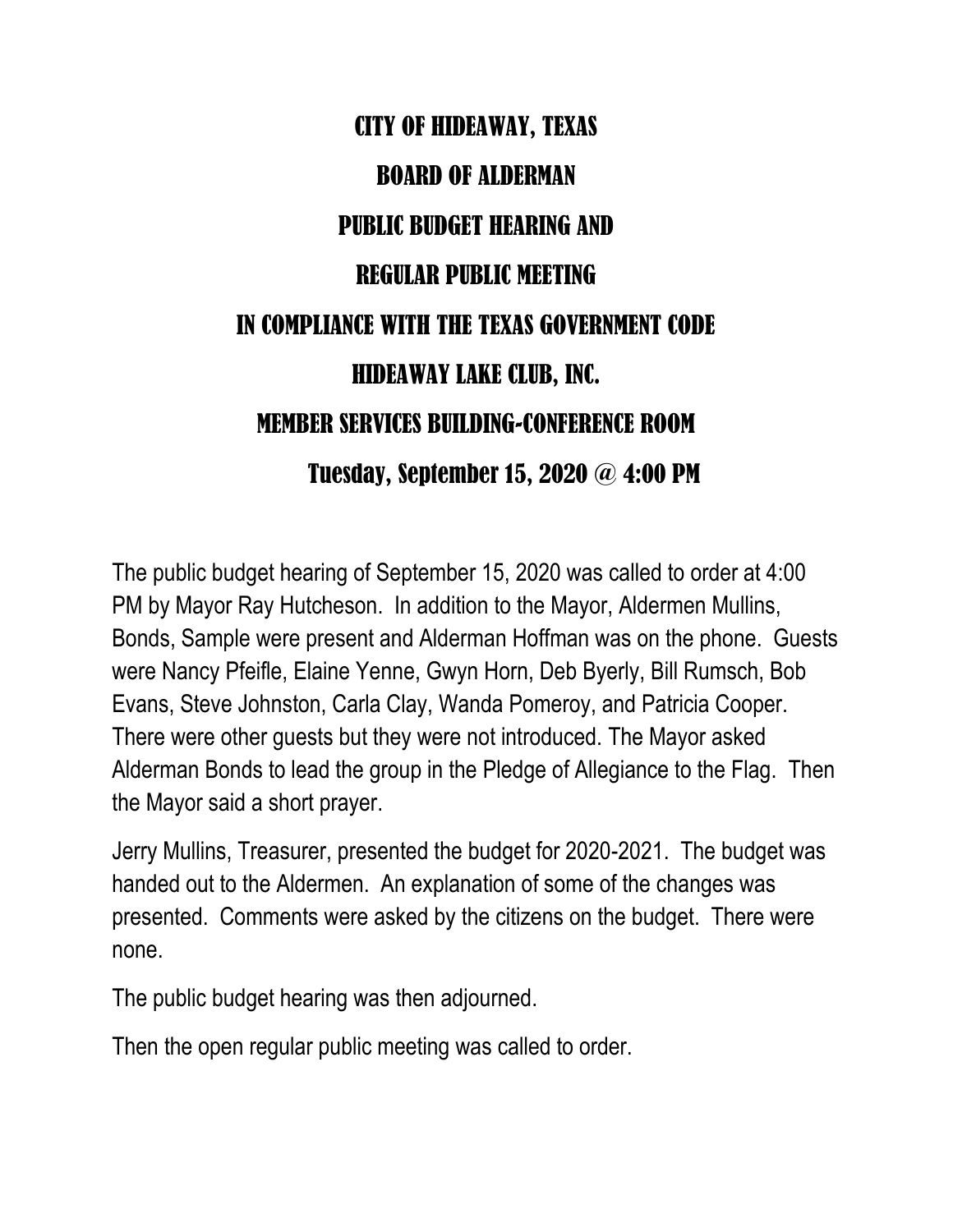The Mayor asked for the approval of the minutes from the July 21,2020 meeting. Alderman Bonds moved that the minutes be approved and Alderman Sample seconded it. The motion passed unanimously.

Dr. Royappa was not in attendance to give a report on the COVID-19 serology testing, but the Mayor reported that everything seemed to have gone well. It was well organized with no waiting, no problems with lines, and no issues with parking.

The Mayor then asked for discussion and vote on the 2020-2021 fiscal budget and to adopt the ordinance. Alderman Bonds moved that the budget be adopted. It was seconded by Alderman Mullins. The vote passed unanimously. The Ordinance was signed by those present and would be signed by the others upon their return.

The next item on the agenda was to ratify the 2020-2021 budget of Smith County 9-1-1 Communication District. Alderman Sample moved to ratify this budget for Smith County and Alderman Bonds seconded it. The vote passed unanimously.

The next item was the resolution confirming the mayor's appointment of Steve Johnston as the Emergency Management Coordinator for the city. Alderman Mullins moved that the resolution be accepted and Alderman Bonds seconded it. The vote passed unanimously. The mayor asked him to introduce himself and say a few words about his background.

The last item was a discussion of a possible property tax for the City of Hideaway to cover the cost of Fire Protection that continues to rise. The Mayor brought everyone's attention to several pages in the agenda packet. These pages showed what the taxes would be for a tax rate of \$.10 and \$.20 per \$100 of home value. This was only an idea being put out there for discussion by the Alderman. Alderman Bonds brought it to everyone's attention of the inequity of what the smaller home owner now pays compared to the larger home owner.